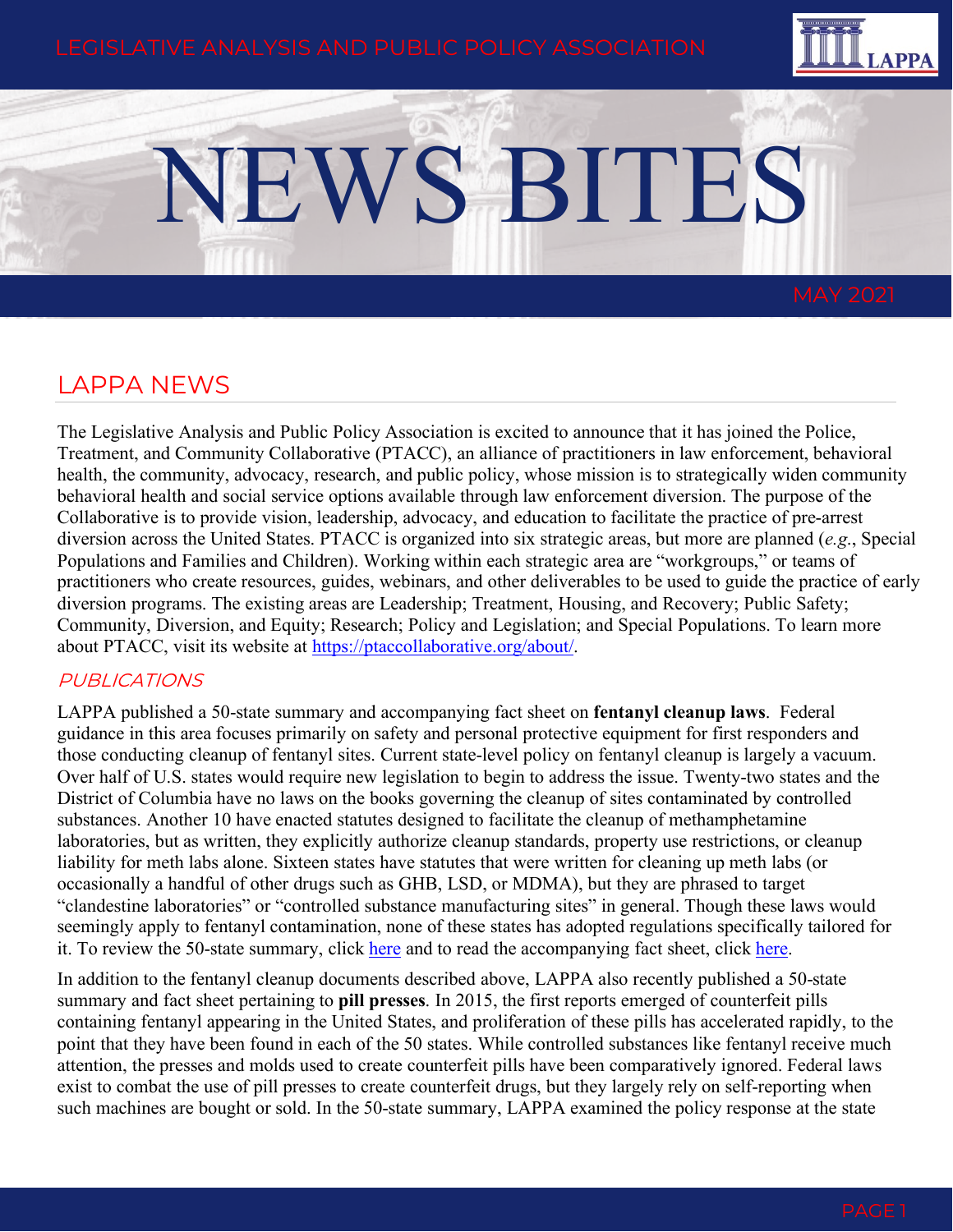level to the spread of pill presses used to create counterfeit drugs. There is relatively little policy in this area compared to federal law, and most innovation is relatively recent. To review the 50-state survey on pill presses, click [here,](https://legislativeanalysis.org/pill-presses-summary-of-state-laws/) and to read the accompanying fact sheet, click [here.](https://legislativeanalysis.org/pill-press-laws-a-forgotten-aspect-of-counterfeit-drug-making/)

#### PRESENTATIONS

LAPPA's President, Susan P. Weinstein, spoke at the 2021 annual conference of the California Consortium of Addiction Programs and Professionals (CCAPP). Ms. Weinstein's presentation focused on LAPPA's model acts as well as legal and legislative research on which LAPPA has published fact sheets and state surveys. To learn more about CCAPP, visit its website [here.](https://www.ccapp.us/)

# IN THE NEWS

#### **Vaccine for Opioid Use Disorder in Development**

Scientists from the Precision Vaccines Program at Boston Children's Hospital, together with various partners, received a \$25 million grant from the National Institutes of Health to work on the development of an adjuvant opioid disorder vaccine. Adjuvant molecules boost a body's immune response, a critical component for effectiveness of any vaccine, including one that might target opioids such as fentanyl. An anti-opioid vaccine would work by protecting the brain's nervous system, stimulating the production of antibodies that will bind themselves to opioid molecules and prevent those molecules from reaching a person's brain. As fentanyl overdoses are on the rise, this vaccine research may prove especially important since tools like naloxone, which are effective in many instances of opioid overdose, are mostly ineffective against fentanyl. For more information about this initiative, click [here.](https://www.news-medical.net/news/20210420/Scientists-receive-NIH-grant-to-develop-an-adjuvant-vaccine-for-opioid-use-disorder.aspx)

#### **Expanding Access to Pill Lock Boxes**

Based in Vancouver, the Prevent Coalition is working to expand the Locks Saves Lives campaign, an effort to keep people safe by having them store prescription medications in their homes in a locked location. The campaign's newest goal is to try and have pill lock boxes placed in every new home being built in Southwest Washington – Clark, Skamania, and Klickitat counties. The Prevent Coalition is working with an array of partners, including builders and property managers, who are all invested in a common goal of keeping the area's citizens safe and protected from overdose tragedies. To learn more about the Prevent Coalition, click [here.](https://www.preventcoalition.org/)

#### **U.S. Workers Struggling with Substance Misuse**

A recent study conducted by Versta Research shows that substance misuse and addiction have nearly doubled among America's working population since the beginning of the coronavirus pandemic. Of the 49 percent of workers who reported struggling with some level of addiction, the number of workers citing lower productivity or missed work due to substance misuse or addiction nearly doubled since 2019. Alcohol continues to be the most common substance abused by workers, and one in 10 workers report struggling with prescription medication misuse. In the face of increasing struggles in the workforce, employers can serve as an important resource by destigmatizing behavioral health issues in the workplace and providing encouragement and support to employees. To read the full article from *The Standard*, click [here.](https://standard.com/about-standard/newsroom/press-releases/49-us-workers-are-struggling-alcohol-and-substance-abuse)

#### **Fentanyl Seizures on the Rise**

New data from U.S. Customs and Border Protection (CBP) reveals that the total weight of fentanyl seized at the southwestern border during the first three months of 2021 increased 233 percent from the same time period last year. CBP reports that in March 2021, 639 pounds of fentanyl was seized along the border, up from the 245 pounds that was seized in March 2020. Fentanyl is considered to be 50 to as much as 100 times more potent than morphine and is responsible for the deaths of thousands of Americans each year. Nearly every state is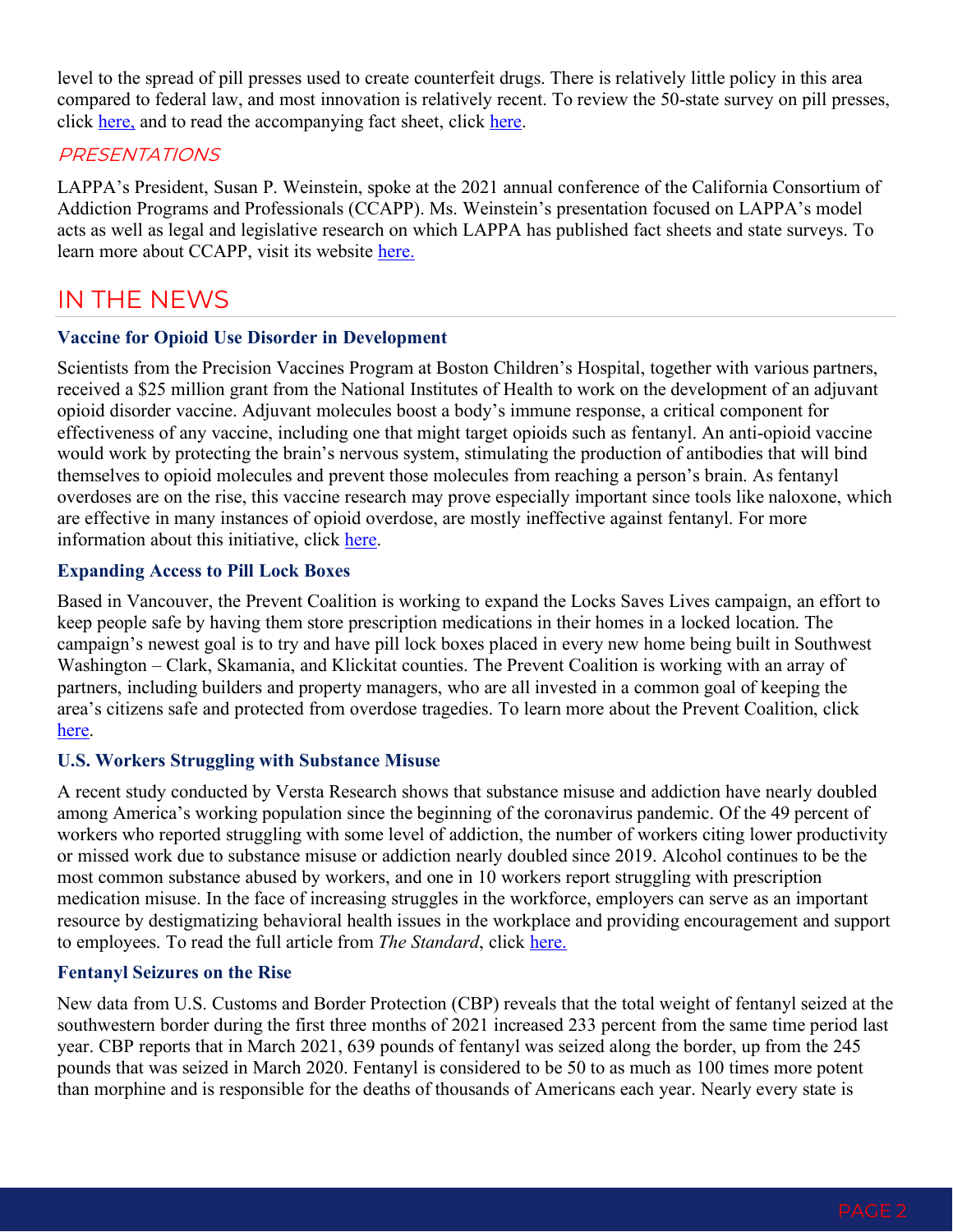experiencing an alarming rise in fentanyl-related opioid overdoses and deaths, and most of this fentanyl is coming into the U.S. across the southwestern border. To read the full article from *Fox News*, click [here.](https://www.foxnews.com/politics/border-crisis-mexico-southern-border-fentanyl-mccarthy)

#### **New App Helps Providers Treat Patients with Opioid Use Disorder**

According to the Centers for Disease Control and Prevention, more than 81,000 drug overdose deaths occurred in the U.S. during the 12-month period ending in May 2020 – the highest 12-month total on record. As part of an effort to combat this growing public health crisis, researchers at Boston University School of Medicine have developed a mobile application that will help providers deliver evidence-based addiction treatment to those suffering from opioid use disorder (OUD). The application, called BMC MAT, can be downloaded for free from Apple iTunes and Google Play and provides guidelines and other resources to treat OUD with medications such as buprenorphine and naltrexone. BMC MAT includes clinical algorithms that guide providers step-by-step though the decision-making process and gives access to an array of tools. Development of the app was funded in part by the Substance Abuse and Mental Health Services Administration through the Opioid Resource Network and the Massachusetts Department of Health. To read the full article published by Healthcare Innovation, click [here.](https://www.hcinnovationgroup.com/population-health-management/behavioral-health/news/21215695/app-designed-to-help-providers-treat-patients-with-opioid-use-disorder)

#### **States Looking to Permanently Expand Access to Telehealth**

Telehealth has undergone some rapid changes during the COVID-19 pandemic, and the myriad of temporary waivers and regulations put into place over the last year has left providers uncertain as to where things stand regarding reimbursement policy and whether recent relaxation of previous telehealth restrictions will become permanent. Many of the telehealth waivers recently implemented are tied directly to a federally declared public health emergency, which the Biden Administration has said it will likely extend at least through the end of 2021. Individual states have also begun taking steps to permanently expand access to telehealth, introducing legislation related to parity issues, removing existing restrictions on providing telehealth services, and establishing telehealth standards. To read the full article from the legal strategies group, Mintz, click [here.](https://www.mintz.com/insights-center/viewpoints/2146/2021-03-25-telehealth-update-states-move-permanently-expand-access)

#### **Opioid Sales Flourish on the Dark Web**

Researchers at the University of Texas Health Science Center School of Biomedical Informatics have uncovered a slew of new opioid trade sites on the dark web. Using programming language, algorithms, and forums to detect key words, 248,359 listings were discovered on 10 anonymous marketplaces. These marketplaces included photos of the product being sold, reviews of the product, and directions on how to make a purchase. Typically, purchases must be made with cryptocurrency, which requires buyers to be familiar with specific technology. The study's authors hope that their efforts will help inform policymakers and stakeholders on the sophistication and danger of the online opioid trade so that efforts can continue to curb the illegal commerce. To read the full study in *The Journal of Medical Internet Research*, click [here.](https://www.jmir.org/2021/2/e24486/)

## NEWS BITS

**Colorado:** Due in part to a 30 percent increase in overdoses from illicit drugs in Colorado during the pandemic, the Colorado Naloxone Project announced a goal to make Colorado the first state in the country where every hospital identifies patients at risk of an opioid overdose and discharges them with naloxone nasal spray that can help reverse the effects of overdose. The kits would be sent home with those who have overdosed but also with those sent home with pain medications. Only five percent of prescriptions for naloxone are filled at pharmacies, so sending those at risk of overdose home with naloxone, instead of a prescription, is a better option for many patients.

**Maryland:** A new and dangerous drug, referred to as WIPEOUT, is potentially making its way around Carroll County, according to health department officials. The department says that WIPEOUT is believed to contain a dangerous mix of fentanyl, cocaine, and xylazine (a veterinary drug that is commonly used to adulterate